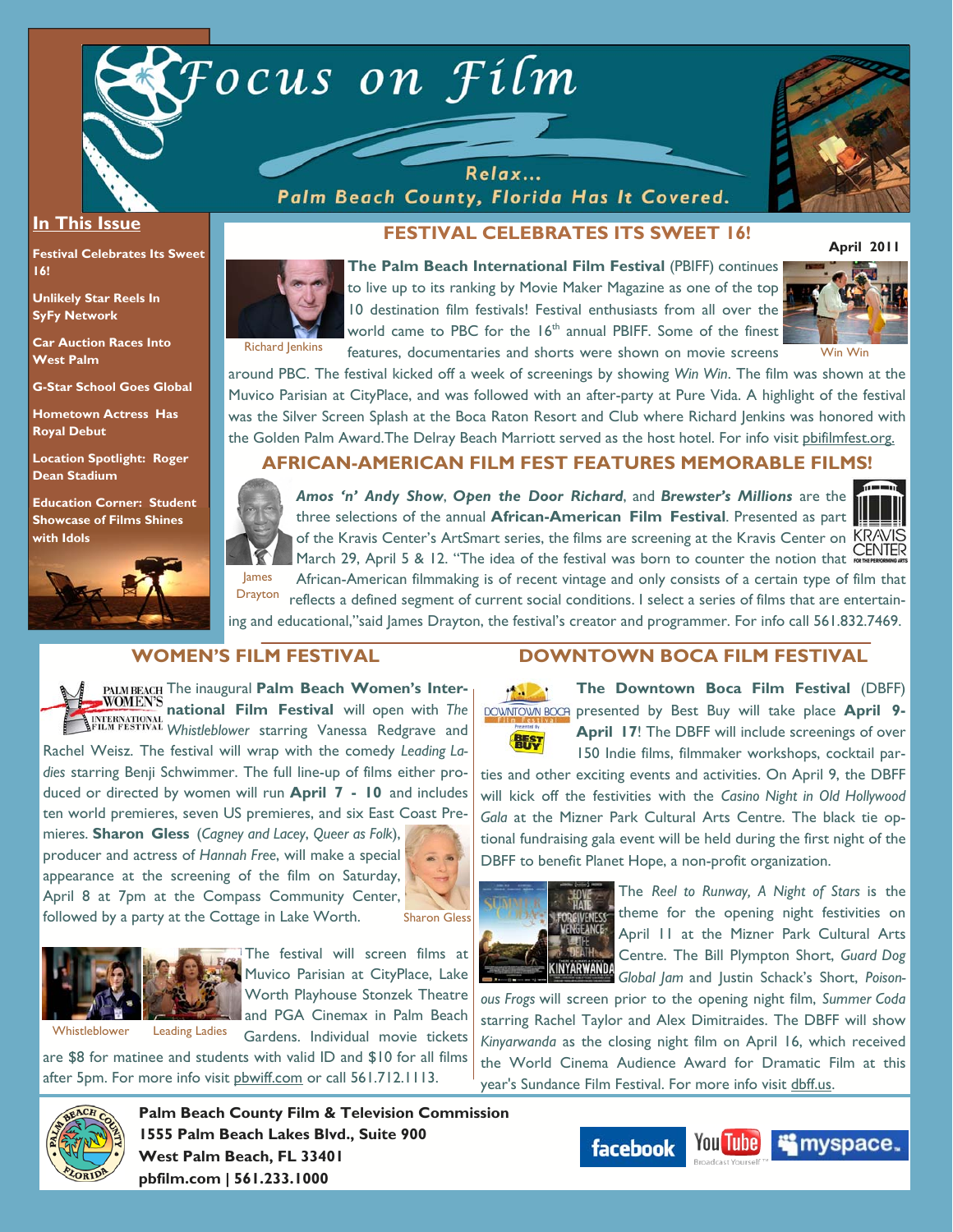#### **BANDIT RUN SET TO ROLL OUT**



In 2010, nearly 100 Trans Ams and other muscle cars with their Bandit-like drivers, came to the **Burt Reynolds & Friends Museum** for the annual **Bandit Run**, an event inspired by the Burt Reynolds movie, *Smokey and the Bandit*. The run is a mild

Bandit Run Cars

reenactment of the Bandit's escape from "Smokey" better known as Jackie Gleason's character, Sheriff Buford T. Justice.

The 5<sup>th</sup> annual Bandit Run begins this month and will travel from Lincoln, NE to Braselton, GA. According to veteran Bandit Run-

ners Gary and Brenda Gregory of West Palm Beach, "The Bandit Run is a vacation that everyone enjoys. You travel through parts of the country you may not have seen before and you meet people that stay your friends forever." For info visit thebanditrun.com.



#### **UNLIKELY STAR REELS IN SYFY NETWORK**



**The Muck Monster**, aka the mysterious sea creature that was first covered on

TV Crew in Jupiter

WPTV NewsChannel 5, and then became an internet sensation, is now extending its 15 minutes of fame, by becoming the subject of *Fact or Faked: Paranormal Files*, a TV show that airs on the **SyFy Net-**

**work**. A crew recently came to Jupiter after a mysterious video of an unidentified water monster in the Loxahatchee River, led some locals to speculate that it could be video evidence of the infamous Muck Monster.

"I think this piece of video piqued the team's interest because some of them were familiar with the legend of the Palm Beach County Muck Monster. The video certainly lent itself to some interesting experiments and a unique night investigation. Florida is a veritable hotbed of purported paranormal activity. Fortunately

for us, the area was very film/crew friendly," said Segment Producer **Brian Phenix**. The episode airs on Wednesday, April 27 at 10:00pm ET/PT on Syfy. For more info visit syfy.com/factorfaked.



# **CALLING FILM AND LITERARY BUFFS!**



**Scott Grody** of **Scott Grody Travel**, **Shelly Isaacs** of **Café Cinematheque**, and the South Florida bookstore **Books & Books** have teamed up to launch an exciting new cruise concept. **The Pre-**

**mier Film & Literary Cruise** is a 12 day cruise scheduled for August 2, 2011, that will visit Germany, Scandinavia, and Russia.

The cruise will feature the finest in award-winning international films, and will also include literary presentations. National Best Selling and award-winning Author **Debra Dean**, whose novel "The Madonnas of Leningrad" will be the focus of onboard discussions.For more info call Scott Grody at 561.702.5533. Debra Dean



## **EXCITING FILM NEWS!**



The new feature film, *All That You Can't Leave Behind (ATYCLB)* began filming at locations in **Jupiter, Royal Palm Beach, Tequesta**, **West Palm Beach**. This family drama comes from Writer/Director **William A. Butland**. "I am so thrilled to have been

Cast/Crew of *ATYCLB*

able to find such talent in Palm Beach County, that is just one of the many pluses of filmmaking in this area," said Butland. Producer C. Todd Vittum agrees, "We were also fortunate to have the assistance of The Burt Reynolds Institute for Film and Theatre, they opened their hearts to us, allowed us to hold the casting at their facility, and as a result, many of their students were cast in the film."

*ATYCLB* is the story of a man faced with failures in both his personal life and professional life. For more info visit atyclb.webs.com or contact William Butland at moovman66@yahoo.com.

## **CAR AUCTION RACES INTO WEST PALM!**



Over 23 hours of live, high-definition coverage will be broadcast on the **SPEED Channel** during the **9th annual Barrett-Jackson Collector Car Event**! This year,

hundreds of the most desirable collector vehicles will be auctioned off during the world-famous automotive lifestyle event. The event takes place **April 7-9** at the **Americraft Expo Center** at the **South Florida Fairgrounds** in **West Palm Beach.**



**BantIL-Jackson** The 2011 Barrett-Jackson Collector Car Event will play host to one of the most

exciting new sports cars to hit the market in recent years – the Perana Z-one. Designed by Italian coachbuilder, Zagato, the Perana Z-one is a back-to-basics sports car that puts the emphasis back on driver involvement. It builds on Zagato's nine-decade-long history

of building specially-bodied sports and GT cars for some of Europe's most esteemed makes. The Perana Z-one will have a place of honor in the Showcase Pavilion during the event. For more information visit barrett-jackson.com.<br>Barrett-Jackson Car Auction



### **G-STAR SCHOOL GOES GLOBAL!**



**The G-Star School of the Arts for Motion Pictures and Broadcasting** welcomed **NICIP** NBC's Today Show for a profile segment on

the school's unique program. Veteran correspondent **Jamie Gangel** interviewed G-Star Founder and CEO, **Greg Hauptner**, several students and teachers.

The crew filmed classes and shot sequences of a Digital Domain training session in the new G-Star Studios Sound Stage. They also got footage of students working side by side with industry professionals on a TV commercial shoot. WPTV NewsChannel

5 was there to capture the action. For more information visit gstarschool.org or call 561.386.6275.

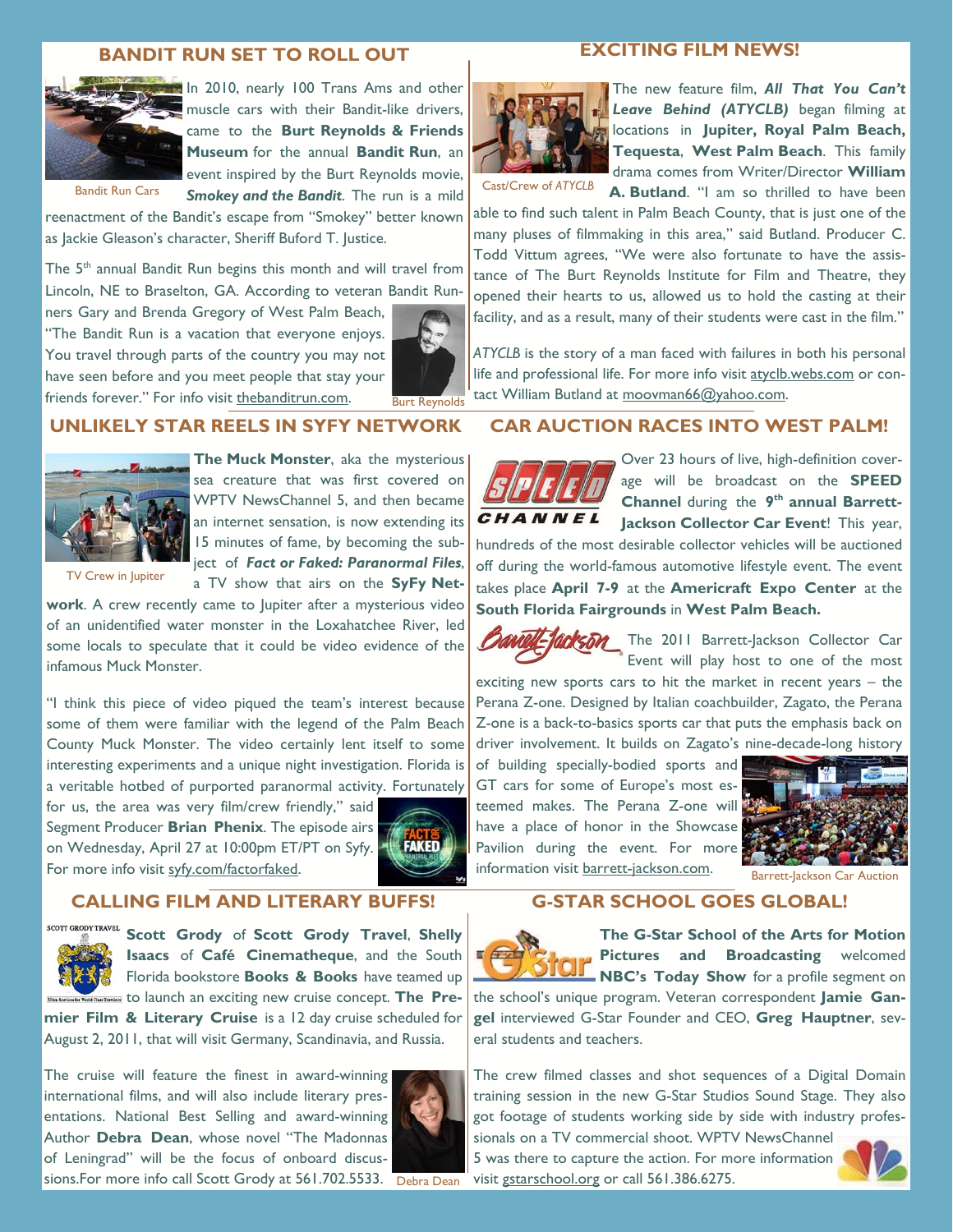### **STUDENT SHOWCASE OF FILMS SHINES WITH IDOLS**



Tyler Rabinowitz, and Burt Reynolds

For the third year in a row, world-renowned actor and Jupiter native **Burt Reynolds** made a special appearance at the **Student Showcase of Films** (SSOF). A crowd of around 700 people applauded the living legend, as he presented two Burt Reynolds Scholarships to **Tyler Rabinowitz** and **Armaan Uplekar**. The same two students also won the Sara Fuller Student Scholarship, presented by Film Florida. Other notable guests included **Brett Loewenstern**, the American Idol alum, who is a student at Spanish River High School in Boca Raton, and **Smitty** from 103.1, the Buzz. Over \$10,000



in cash prizes and scholarships were awarded. Some notable winners include: **Akil DuPont** from Florida State University who won 1st place in the College Feature/Short category for his film, *Underground*, and **Chaunesey Clemmons** from G-Star School of the Arts, who won 1st place in the High School Feature/Short category for the film, *Code Red*. The 2012 SSOF poster was also unveiled, and creator **Kiaralisse Rivera** from South Tech Academy won for her design. All of the finalists arrived at the redcarpet pre-show in vintage cars and received VIP treatment. Entries were at an all-time high; with 287 entries in this year's competition.

Hosted for the fifth time by local actor and comedian **Frank Licari** of Jupiter's The Jove Improv, this Palm Beach Film Festival<sup>®</sup> year's show opened with dance performances by Starstruck Dancers, StreetBreakz and StreetBeatz Dancers. The Keith C. and Elaine Johnson Wold Performing Arts Center at **Lynn University** in BBITY Boca Raton hosted this year's SSOF. For more info visit phfilm.com or the SSOF Facebook page.



#### **REALITY STAR MAKES WAVES IN PBC**



**Mark Burnett** and **Vh1** are teaming up to give viewers a never-before-seen look into the life of **Audrina Patridge**, a favorite of MTV's *The Hills* and ABC's *Dancing With The Stars*, on VH1's *Audrina*, premiering April 17 at 9pm ET/PT. The crew shot at locations including the International Polo Club Palm Beach in Wellington and on some of the County's most beautiful beaches.

Audrina Patridge Photo Credit: Vh1



"Audrina was invited as an honored guest of the Polo Club and, since we are documenting her life, we followed her there. It was a thrill for us to be able to film in such a glamorous and spectacularly

beautiful part of the country, and the denizens of Palm Beach could not have been any more welcoming," said David Eilenberg,

Head of Development & Current Programming, Mark Burnett Productions. The episode in Palm Beach County is set to air this June. Check your local listings for updated info. VH1 is available in 98 million households in the U.S. For more info call 561.233.1000.



Int'l Polo Club, PB Photo Credit: Lila Photo

#### **DELRAY PROVIDES SCENIC BACKDROP**



Many of the most famous brands on Earth have utilized Palm Beach County's (PBC) beaches for photo shoots. Recently, **Wal-Mart** was added to the list, as models struck a pose in Delray Beach. The photos will appear in Wal-Mart's May edition of their circular/newspaper insert and on their website. Delray Beach "We chose to shoot in PBC because the beaches

have a northern look. We needed the pictures to look like we could be anywhere in America," said Producer **Claudia Garces**.

 $\mathsf{KL}\mathsf{AL}$   $\mathsf{LM}$   $\mathsf{L}$  KSC Kreate out of Hollywood, FL produced the photo shoot. Special thanks to the City of Delray Beach for assisting with this shoot. For more info visit ksckreate.com.

### **FASHION 'IN THE BOX'**

A new company out of Chi-**TRUNK CLUB** Cago, IL, The Trunk Club is  $MEN'S OUTFITTER S$  making its mark in men's fashion! Trunk Club is a men's clothing service for men who would like to dress better but don't enjoy shopping or simply don't have the time. Men tell them their style, fit and size preferences, and they send them a handpicked box of clothes every few months. They keep what they want and send back the rest with a pre-paid shipping label. There are no fees for the service. Recently, the Trunk Club team came to Florida for a photo shoot. Models posed in locations such as **CityPlace**, **Phil Foster Park** and on streets in **Downtown West Palm Beach**.

"I chose to shoot in Palm Beach County (PBC) because the climate was perfect for what we wanted in contrast to the local climate of

Chicago. Also, as a start-up we have to be thrifty and PBC offered great support and free permits. Hard to beat," said **Adam Lichty**, the Creative Lead. The photos will appear in print ads, the Trunk Club website and on Facebook. For more info visit trunkclub.com. CityPlace



### **HOMETOWN ACTRESS HAS ROYAL DEBUT**



Palm Beach County native **Mary Elise Hayden**, a graduate of the Dreyfoos School of the Arts in West Palm Beach is starring in the new Lifetime TV movie, *William & Kate*! This made-for-TV movie is about Prince William and Kate Middleton's real-life courtship. The royal romance debuts on the small screen on Monday, April 18 just days before the actual nup-

Mary Elise

tials take place. Mary plays Pippa Middleton, Kate's sister, and she is the only American female in the primary cast. Hayden

Hayden recently starred in the ABC Family TV Show, *10 Things I Hate About You*, and was also featured in the independent film, *Eloquent Graffiti*. For more information visit mylifetime.com.